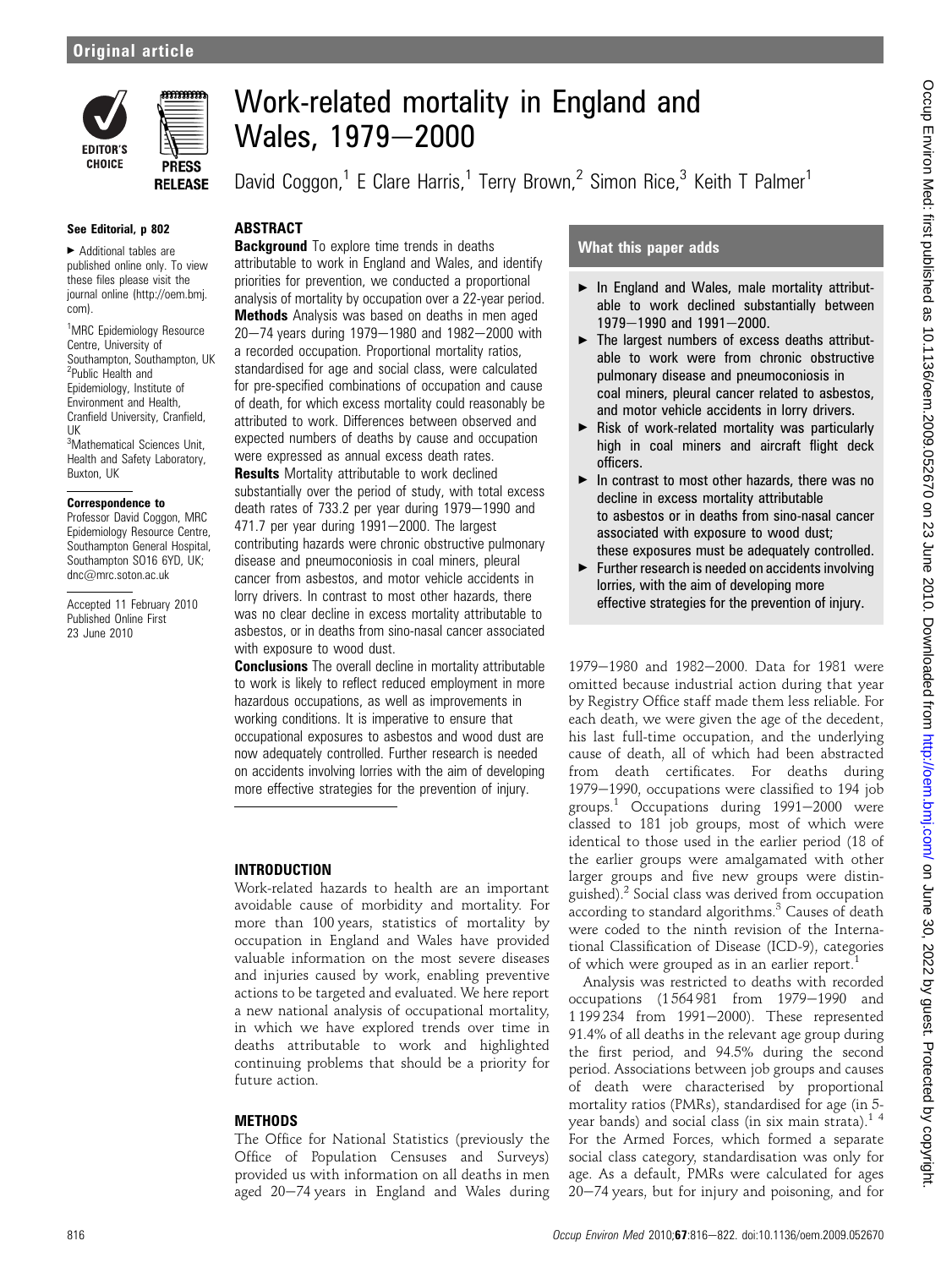pneumonia in jobs involving exposure to metal fume, analysis was limited to deaths at normal working ages  $(20-64 \text{ years})$ since any effects of occupation on mortality were expected to be fairly immediate.5 6 Confidence intervals for PMRs were based on the Poisson distribution.

At the outset, from our prior knowledge, we identified 59 causes of death (26 diseases and 33 categories of injury and poisoning) that were well-established occupational hazards. A few causes of death were considered uniquely occupational (asbestosis, coal workers' pneumoconiosis, silicosis, other pneumoconiosis, farmers' lung disease and byssinosis), and all deaths from these causes were counted as attributable to work. For each of the other causes of death, we made an a priori listing of job groups in which clear excess mortality, if it occurred, could reasonably be ascribed to occupational activities or exposures. From these lists, we retained those job groups for which the PMR in either of the two study periods was greater than 1.2 with a lower 90% confidence limit greater than 1.0. Where a job group met this criterion for either of pleural cancer or peritoneal cancer, we retained it for both diseases. In total, 125 of the 475 originally specified combinations of job group and cause of death were discarded because they did not satisfy the conditions for retention. The remainder are listed in the online supplementary tables  $1-3$ . For two causes of death (cancer of the oesophagus and poisoning by gas and other domestic fuels), none of the originally listed job groups met the criterion for retention, and these causes of death were therefore excluded from further analysis. For each of the retained combinations of cause of death and occupation, mortality attributable to work was calculated as the difference between the observed and expected numbers of deaths from which the corresponding PMR was derived (where the difference for one of the time periods was negative, it was counted as zero).

To explore trends over time in the burden of mortality attributable to work, we compared the excess frequency of deaths in the two time periods, 1979-1980/1982-1990 and 1991-2000. Because the first period covered 11 years and the other 10 years, this was expressed as excess deaths attributable to work per year.

To assess the absolute risks of work-related mortality in individuals, we calculated the number of deaths attributable to work in each job group, and expressed this as a fraction of the total number of deaths from all causes at ages  $20-74$  years. We refer to this ratio as the proportional excess mortality.

#### RESULTS

A total excess of  $4717$  deaths  $(471.7$  per year) during  $1991-2000$ were attributable to work as compared with 8066 (733.2 per year) during 1979-1990. The largest component of this excess mortality in both time periods was from diseases caused by exposure to dusts and fumes, and in particular from chronic obstructive pulmonary disease (COPD) caused by coal mine dust, silica dust and metal fume; coal workers' pneumoconiosis caused by coal mine dust; and pleural cancer caused by asbestos (table 1). The decline in work-related mortality extended to all of the diseases caused by dusts and fumes, with the exception of sinonasal cancer, asthma and disorders caused by asbestos (including asbestosis as well as pleural and peritoneal cancer). The largest contribution to the decline was from a fall in the excess mortality from COPD in coal miners, which came about partly through a reduction in the PMR (from 1.44 to 1.36), but mainly because there were fewer deaths in total among coal miners (27 896 per year vs 47 249 per year), and therefore the annual expected number of deaths from COPD was lower (173.1 vs 297.4).

Mortality attributable to other occupational diseases was lower, with 71.2 excess deaths per year during 1970–1990 and 62.7 during  $1990-2000$  (table 2). By far the largest contribution to the excess was from alcohol-related disorders (in publicans and bar staff). However, there was also elevated mortality from viral hepatitis (in doctors), non-melanoma skin cancer (in various outdoor occupations), urothelial cancer (in chemical workers) and scrotal cancer (in turners and machine tool setters and operators). The excess of deaths from urothelial cancer in chemical workers was higher in  $1991-2000$  (2.4 deaths per year) than in  $1979-1990$  (0.6 deaths per year).

Table 3 shows mortality from different categories of workrelated injury and poisoning. During both of the time periods that were examined, the largest excesses of deaths were from motor vehicle traffic accidents, especially in lorry drivers, who had PMRs of  $1.60$  (45.3 excess deaths per year) in  $1979-1990$ and  $1.75$  (38.0 excess deaths per year) in  $1991-2000$ . Lorry drivers also had elevated mortality from off-road motor vehicle traffic accidents (4.5 excess deaths per year in 1979-1990 and  $3.6$  in  $1991-2000$ ). The other categories of trauma that contributed importantly to work-related mortality were injury by machinery (particularly in farmers, production fitters, and other transport and machinery operatives), falls from buildings and from ladders or scaffolding (in various construction trades), and water transport accidents (in seafarers, fishermen and dock workers). The total excess mortality attributable to work-related injury and poisoning was substantially lower in  $1991-2000$ (138.5 deaths per year) than in the earlier period (246.3 deaths per year).

More detailed versions of tables  $1-3$  showing observed and expected deaths by cause for each of the job groups that contributed to the overall excesses can be found in online supplementary tables  $1-3$ .

Table 4 lists the job groups that had the largest excesses of work-related mortality during 1991-2000. The biggest excess (105.8 deaths per year) was in 'other coal miners' (principally from COPD and pneumoconiosis), followed by publicans and bar staff (alcohol-related diseases), lorry drivers (mostly motor vehicle traffic accidents) and farmers (mainly work-related injury and poisoning).

Table 5 shows the job groups with the highest proportional excess mortality during 1991-2000. Occupations with the highest risks were publicans and bar staff (46.7 excess deaths per 1000 deaths from all causes), 'other coal miners' (43.0) and aircraft flight deck officers (40.1).

#### **DISCUSSION**

Our analysis indicates a substantial decline in work-related mortality among men in England and Wales over the last two decades of the 20th century. Nevertheless, occupational activities and exposures continued to account for large numbers of deaths nationally, particularly from COPD, pneumoconiosis, pleural cancer and motor vehicle accidents. Moreover, there was no clear decline in mortality attributable to asbestos, or in deaths from sino-nasal cancer associated with exposure to wood dust. Risk of work-related mortality was particularly high in coal miners and aircraft flight deck officers.

The method by which we assessed the burden of mortality that could be ascribed to work had various limitations, although robust conclusions are possible provided these shortcomings are recognised and taken into account when results are interpreted.

Because no satisfactory data were available on the populations at risk in each job group, we were obliged to base our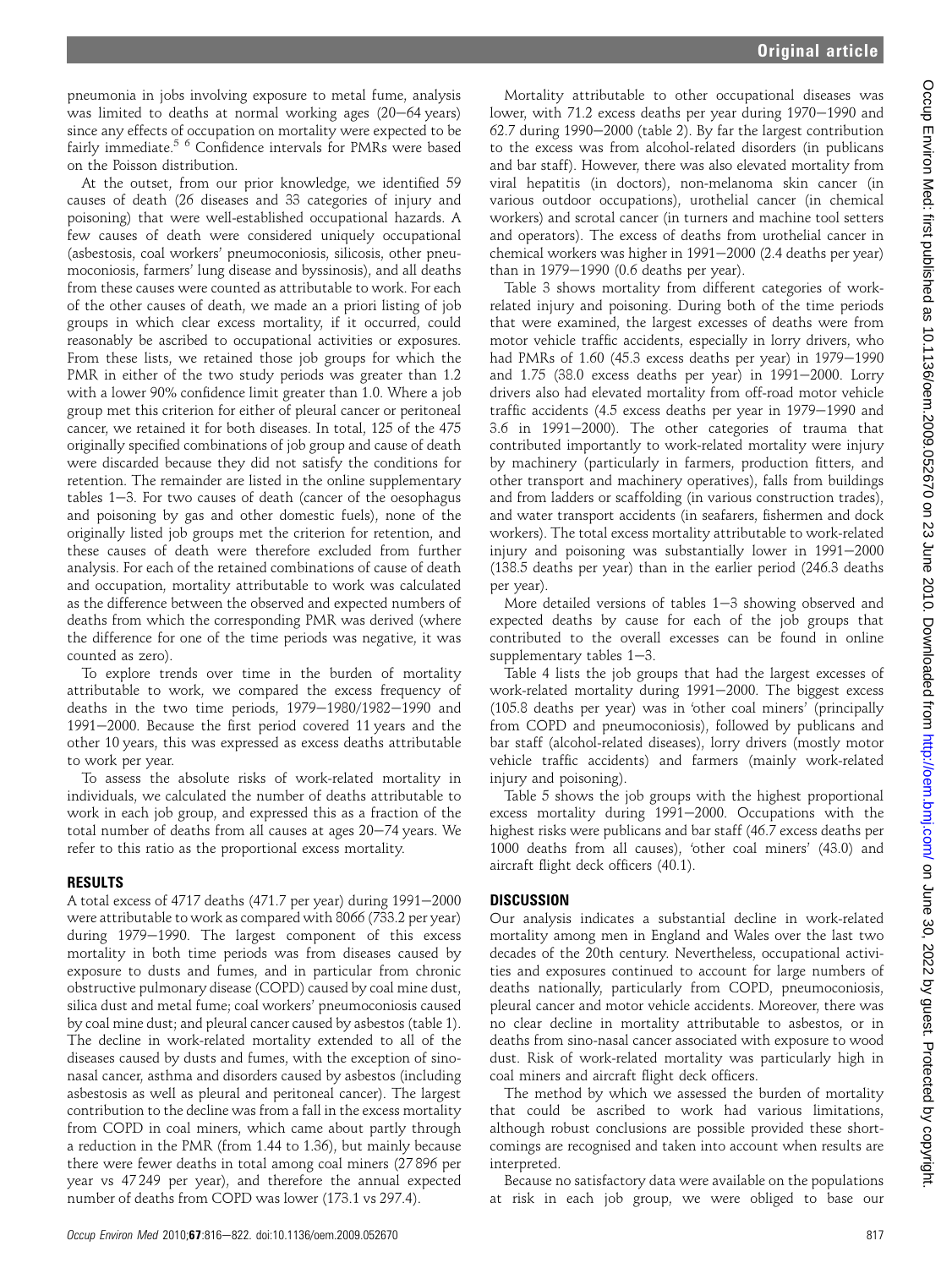| Table 1 Excess mortality from occupational exposure to dusts and fumes: men aged 20-74 years,* England and Wales, 1979-2000 |  |  |  |  |  |  |  |
|-----------------------------------------------------------------------------------------------------------------------------|--|--|--|--|--|--|--|
|-----------------------------------------------------------------------------------------------------------------------------|--|--|--|--|--|--|--|

|                                                                                      | <b>Exposure</b>                            | 1979-1980, 1982-1990      |                           |                                  | 1991-2000              |                        |                                  |
|--------------------------------------------------------------------------------------|--------------------------------------------|---------------------------|---------------------------|----------------------------------|------------------------|------------------------|----------------------------------|
| Cause of death (ICD-9<br>code)                                                       |                                            | <b>Deaths</b><br>observed | <b>Deaths</b><br>expected | <b>Excess deaths</b><br>per year | <b>Deaths observed</b> | <b>Deaths expected</b> | <b>Excess deaths</b><br>per year |
| Coal workers'<br>pneumoconiosis (500)                                                | Coal mine dust                             | 942                       |                           | 85.6                             | 498                    |                        | 49.8                             |
| Asbestosis (501)                                                                     | Asbestos                                   | 281                       |                           | 25.6                             | 331                    |                        | 33.1                             |
| Peritoneal cancer<br>(158.8, 158.9)                                                  | Asbestos                                   | 176                       | 90.9                      | 7.7                              | 168                    | 92.2                   | 7.6                              |
| Pleural cancer (163)                                                                 | Asbestos                                   | 1472                      | 766.5                     | 64.1                             | 1485                   | 822.6                  | 66.2                             |
| Silicosis (502)                                                                      | Silica dust                                | 163                       |                           | 14.8                             | 50                     |                        | 5.0                              |
| <b>Tuberculosis</b><br>$(010 - 018, 137)$                                            | Silica dust                                | 60                        | 29.6                      | 2.8                              | 20                     | 10.7                   | 0.9                              |
| Other pneumoconiosis<br>(503, 505)                                                   | Various                                    | 244                       |                           | 22.2                             | 98                     |                        | 9.8                              |
| Byssinosis (504)                                                                     | Textile dust                               | 39                        |                           | 3.5                              | 6                      |                        | 0.6                              |
| Farmers' lung disease<br>(495.0)                                                     | Spores in mouldy hay                       | 66                        |                           | 6.0                              | 34                     |                        | 3.4                              |
| Other and unspecified<br>extrinsic allergic<br>alveolitis (495.1,<br>$495.3 - 495.9$ | Various                                    | $\overline{1}$            | 0.9                       | 0.6                              | 3                      | 1.0                    | 0.2                              |
| Sino-nasal cancer<br>(160)                                                           | Leather dust, wood<br>dust                 | 42                        | 21.5                      | 1.9                              | 32                     | 13.9                   | 1.8                              |
| Pneumonia excluding<br>bronchopneumonia<br>$(480 - 483, 486)^*$                      | Metal fume                                 | 118                       | 47.9                      | 6.4                              | 104                    | 58.8                   | 4.5                              |
| Chronic obstructive<br>pulmonary disease<br>(491, 492, 496)                          | Coal mine dust, silica<br>dust, metal fume | 6937                      | 5048.3                    | 171.7                            | 3552                   | 2726.3                 | 82.6                             |
| Asthma (493)                                                                         | Various                                    | 146                       | 114.2                     | 2.9                              | 136                    | 86.9                   | 4.9                              |
| Total                                                                                |                                            | 10693                     | 6119.7                    | 415.7                            | 6517                   | 3812.4                 | 270.5                            |

\*Deaths for pneumonia and metal fume are at ages 20-64 years.

calculations on proportional mortality. Thus, risk estimates may have been distorted if there were unusually low or high total death rates in occupations of interest. And further error could have occurred through confounding by non-occupational risk factors such as smoking, although this should have been reduced by standardisation of PMRs for social class.

Another possible source of bias was selective recruitment into certain jobs. In particular, the high mortality from alcohol-related diseases among publicans and bar staff, while partly a consequence of their ready access to alcohol at work, is likely to have resulted also from a propensity for heavier drinkers to seek work in bars.<sup> $7-9$ </sup> Similarly, the high PMR for viral hepatitis in doctors may not necessarily reflect infection acquired occupationally through sharps injuries but may have occurred because an unusually high proportion of doctors were immigrants from countries with a high prevalence of hepatitis B infection in infancy. During  $1982-1990$ , only five of the 12 male doctors who died from hepatitis in England and Wales had been born in the UK. Of the other seven, four had been born in Africa.<sup>1</sup>

Other shortcomings may have caused risks to be underestimated. Occupational data were limited to the decedent's last full-time job, but for diseases that develop only after a long induction period (eg, cancers), or that follow a prolonged clinical course before causing death (eg, COPD), causally related occupations will not always be the last that were held before death. It is probably for this reason that some deaths from farmer's

| Table 2 Excess mortality from diseases with other occupational causes: men aged 20-74 years, England and Wales, 1979-2000 |  |  |  |  |  |
|---------------------------------------------------------------------------------------------------------------------------|--|--|--|--|--|
|                                                                                                                           |  |  |  |  |  |

|                                                                                                 |                              | 1979-80, 1982-1990        |                           |                                  | 1991-2000                 |                           |                                  |
|-------------------------------------------------------------------------------------------------|------------------------------|---------------------------|---------------------------|----------------------------------|---------------------------|---------------------------|----------------------------------|
| Cause of death (ICD-9 code)                                                                     | <b>Exposure</b>              | <b>Deaths</b><br>observed | <b>Deaths</b><br>expected | <b>Excess deaths</b><br>per year | <b>Deaths</b><br>observed | <b>Deaths</b><br>expected | <b>Excess deaths</b><br>per year |
| Viral hepatitis (070)                                                                           | <b>Hepatitis B infection</b> | 14                        | 3.2                       | 1.0                              | 8                         | 2.7                       | 0.5                              |
| Cancer of oral cavity $(141, 143 - 145)$                                                        | Alcohol                      | 117                       | 42.6                      | 6.8                              | 110                       | 35.3                      | 7.5                              |
| Cancer of pharynx $(146-148)$                                                                   | Alcohol                      | 71                        | 30.8                      | 3.7                              | 67                        | 28.2                      | 3.9                              |
| Cancer of liver (155)                                                                           | Alcohol                      | 112                       | 69.1                      | 3.9                              | 125                       | 81.8                      | 4.3                              |
| Cancer of larvnx (161)                                                                          | Alcohol                      | 119                       | 45.4                      | 6.7                              | 100                       | 36.1                      | 6.4                              |
| Other alcohol-related diseases (303,<br>$305.0, 425.5, 535.3, 571.0 - 571.3$<br>E860.0, E860.1) | Alcohol                      | 458                       | 125.4                     | 30.2                             | 449                       | 186.0                     | 26.3                             |
| Cirrhosis (not specified as biliary) (571.5)                                                    | Alcohol                      | 243                       | 80.9                      | 14.7                             | 170                       | 72.0                      | 9.8                              |
| Pancreatitis (577.0, 577.1)                                                                     | Alcohol                      | 45                        | 33.6                      | 1.0                              | 32                        | 31.4                      | 0.1                              |
| Non-melanoma skin cancer (173)                                                                  | Sunlight                     | 59                        | 46.4                      | 1.1                              | 41                        | 30.3                      | 1.1                              |
| Urothelial cancer (188, 189.1-189.8)                                                            | Aromatic amines              | 173                       | 166.3                     | 0.6                              | 123                       | 98.9                      | 2.4                              |
| Cancer of scrotum (187.7)                                                                       | Mineral oils                 | 24                        | 7.2                       | 1.5                              |                           | 2.0                       | 0.5                              |
| Total                                                                                           |                              | 1435                      | 650.8                     | 71.2                             | 1232                      | 604.7                     | 62.7                             |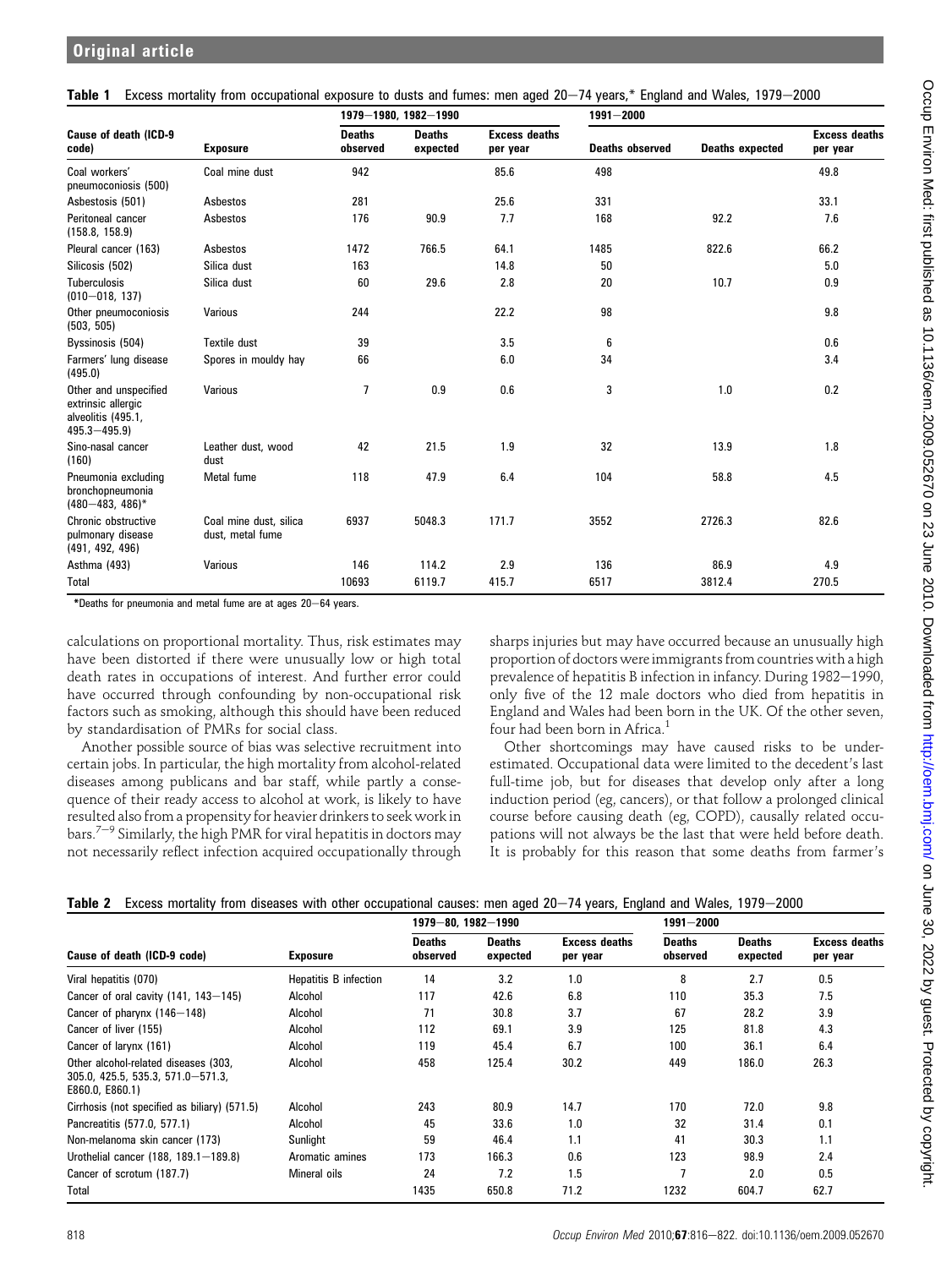Table 3 Excess mortality from occupational injuries and poisoning: men aged 20-64 years, England and Wales, 1979-2000

|                                                                | 1979-80, 1982-1990        |                           |                                  | $1991 - 2000$             |                           |                                  |
|----------------------------------------------------------------|---------------------------|---------------------------|----------------------------------|---------------------------|---------------------------|----------------------------------|
| Cause of death (ICD-9 code)                                    | <b>Deaths</b><br>observed | <b>Deaths</b><br>expected | <b>Excess deaths</b><br>per year | <b>Deaths</b><br>observed | <b>Deaths</b><br>expected | <b>Excess deaths</b><br>per year |
| Railway accidents (E800-E807)                                  | 133                       | 4.4                       | 11.7                             | 25                        | 1.4                       | 2.4                              |
| Motor vehicle traffic accidents<br>(E810-E819)                 | 2343                      | 1540.3                    | 73.0                             | 1647                      | 1027.5                    | 61.9                             |
| Off-road motor vehicle traffic accidents<br>(E820-E825)        | 190                       | 75.8                      | 10.4                             | 118                       | 43.1                      | 7.5                              |
| Animal transport accidents (E827-E828)                         | 14                        | 2.4                       | 1.1                              | 14                        | 1.1                       | 1.3                              |
| Water transport accidents (E830-E838)                          | 164                       | 8.0                       | 14.2                             | 50                        | 2.2                       | 4.8                              |
| Air transport accidents (E840–E845)                            | 116                       | 6.9                       | 9.9                              | 55                        | 2.3                       | 5.3                              |
| Other vehicle accidents (E846-E848)                            | 55                        | 3.4                       | 4.7                              | 1                         | 0.1                       | 0.1                              |
| Pesticide poisoning (E863)                                     | 4                         | 0.2                       | 0.3                              | 4                         | 0.3                       | 0.4                              |
| Poisoning by motor vehicle exhaust<br>(E868.2)                 | 10                        | 4.2                       | 0.5                              | 3                         | 2.0                       | 0.1                              |
| Poisoning by other gases (E869)                                | 15                        | 3.2                       | 1.1                              | 9                         | 2.6                       | 0.6                              |
| Fall from ladder or scaffolding (E881)                         | 315                       | 92.8                      | 20.2                             | 137                       | 54.2                      | 8.3                              |
| Fall from building (E882)                                      | 413                       | 137.9                     | 25.0                             | 163                       | 69.9                      | 9.3                              |
| Fall into a hole (E883)                                        | 21                        | 6.1                       | 1.4                              | 6                         | 2.4                       | 0.4                              |
| Other fall (E884)                                              | 90                        | 44.2                      | 4.2                              | 55                        | 26.5                      | 2.9                              |
| Slipping and tripping (E885)                                   | 12                        | 4.4                       | 0.7                              | 8                         | 3.6                       | 0.4                              |
| Fall unspecified (E888)                                        | 47                        | 31.7                      | 1.4                              | 60                        | 31.9                      | 2.8                              |
| Injury by fire (E890-E899)                                     | 8                         | 1.8                       | 0.6                              | 5                         | 1.8                       | 0.3                              |
| Heat injury (E900)                                             | 4                         | 0.2                       | 0.3                              | $\overline{\mathbf{2}}$   | 0.1                       | 0.2                              |
| Injury by plants or animals (E905–E906)                        | 17                        | 2.1                       | 1.4                              | 16                        | 1.5                       | 1.4                              |
| Injury by lightning (E907)                                     | 3                         | 0.8                       | 0.2                              | 3                         | 0.6                       | 0.2                              |
| Non-recreational drowning (E910.3)                             | 10                        | 1.3                       | 0.8                              | 4                         | 0.4                       | 0.4                              |
| Injury by falling object (E916)                                | 265                       | 107.3                     | 14.3                             | 110                       | 42.6                      | 6.7                              |
| Injury by being caught between objects<br>(E918)               | 14                        | 5.0                       | 0.8                              | 10                        | 2.5                       | 0.8                              |
| Injury by machinery (E919)                                     | 486                       | 160.2                     | 29.6                             | 180                       | 60.5                      | 11.9                             |
| Injury by cutting or piercing instruments<br>or objects (E920) | 22                        | 7.8                       | 1.3                              | 15                        | 7.1                       | 0.8                              |
| Injury by explosion of pressure vessel<br>(E921)               | 6                         | 1.7                       | 0.4                              | 6                         | 1.2                       | 0.5                              |
| Injury by firearms (E922)                                      | 30                        | 5.3                       | 2.2                              | 14                        | 2.2                       | 1.2                              |
| Injury by explosive material (E923)                            | 55                        | 15.5                      | 3.6                              | 13                        | 5.6                       | 0.7                              |
| Injury by hot substances (E924)                                | 18                        | 3.3                       | 1.3                              | 8                         | 1.4                       | 0.7                              |
| Injury by electric current (E925)                              | 135                       | 47.7                      | 7.9                              | 68                        | 27.6                      | 4.0                              |
| Homicide (E960-E969)                                           | 16                        | 5.8                       | 0.9                              | $\overline{\phantom{a}}$  | 6.2                       | 0.1                              |
| War (E990-E999)                                                | 10                        | 0.3                       | 0.9                              | 2                         | 0.1                       | 0.2                              |
| Total                                                          | 5041                      | 2332.0                    | 246.3                            | 2818                      | 1432.6                    | 138.5                            |

lung disease were recorded in non-farmers, and some deaths from coal workers' pneumoconiosis occurred in jobs unrelated to coal mining.

Furthermore, deaths could only be ascribed to occupation where the link could be made with reasonable confidence. Where a causal exposure was not typical of the job group to which an individual belonged, its effect may not have been recognised. For example, work-related death from injury by fire could occur in any occupation, but from the information that was supplied to us, there was no way of distinguishing fires in the workplace from those occurring in other circumstances. Thus, only in fire service personnel did it seem reasonable to attribute excess mortality from injury by fire to work.

In addition, errors are known to occur in the reporting of both occupation and cause of death on death certificates.10 <sup>11</sup> In general, such errors would be expected to obscure true associations between occupations and mortality.

There are also statistical uncertainties in our risk estimates, particularly where they were based on only small numbers of observed and expected deaths. Our decision to count the attributable number of deaths as zero where the observed minus expected number was negative, will have introduced a small inflationary bias in estimates of the total burden of mortality attributable to work. However, in practice this situation rarely occurred, and the effect will therefore have been minimal.

Because of these limitations, for some causes of death (eg, many categories of acute injury), other sources of data such as reporting schemes are likely to give more reliable estimates of attributable numbers. For example, notifications to the Health and Safety Executive under the Reporting of Injuries, Diseases and Dangerous Occurrences Regulations (RIDDOR),<sup>12</sup> indicated some 275 deaths per year from fatal occupational injuries in all workers in Great Britain during 1992-2000. Even allowing for the fact that this statistic included deaths in women as well as men, and in Scotland as well as England and Wales, it indicates a larger problem than our figure of 138.9 excess deaths per year during 1991-2000. But for causes of death that cannot confidently be ascribed to occupation in the individual case because their relation to work is not sufficiently specific (eg, COPD in coal miners or lobar pneumonia in jobs involving exposure to metal fume), reporting schemes are unsatisfactory, and the approach that we adopted is the best available.

Our method is likely to have been most reliable in the information that it provided about trends over time, since the biases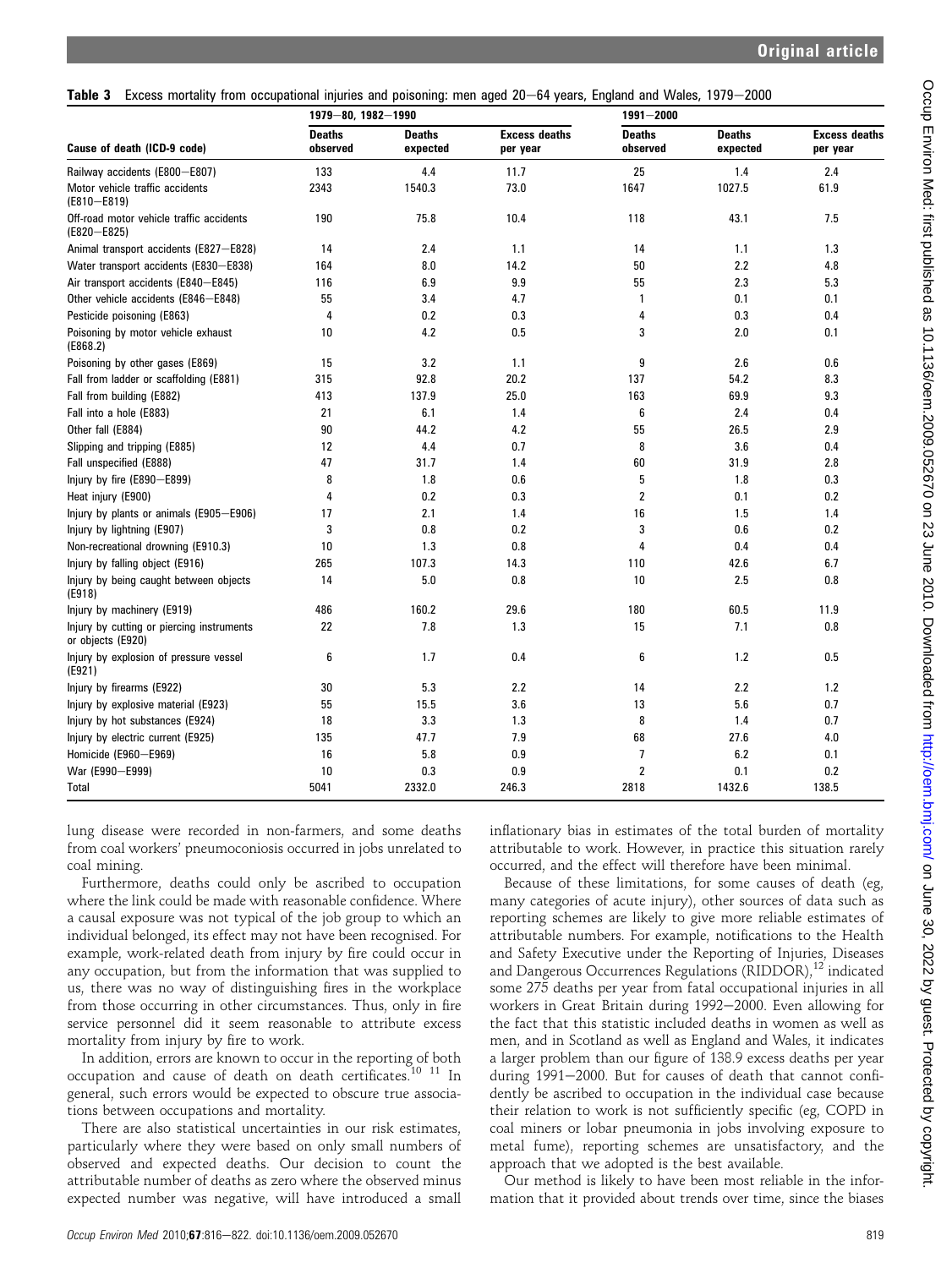|                            |                                                                                                                        | $1991 - 2000$          |                 |                                  |  |  |
|----------------------------|------------------------------------------------------------------------------------------------------------------------|------------------------|-----------------|----------------------------------|--|--|
| Job group                  | Cause of death (ICD-9 code)                                                                                            | <b>Deaths observed</b> | Deaths expected | <b>Excess deaths</b><br>per year |  |  |
| Other coal miners          | Chronic obstructive pulmonary disease (491, 492,<br>496)                                                               | 2125                   | 1539.2          | 58.6                             |  |  |
|                            | Coal workers' pneumoconiosis (500)                                                                                     | 423                    |                 | 42.3                             |  |  |
|                            | Other pneumoconiosis (503, 505)                                                                                        | 35                     |                 | 3.5                              |  |  |
|                            | Other causes (502, E846-E848, E916, E919)                                                                              | 20                     | 6.1             | 1.4                              |  |  |
|                            | Total work-related mortality                                                                                           | 2603                   | 1545            | 105.8                            |  |  |
| Publicans and bar staff    | Other alcohol related diseases (303, 305.0, 425.5,<br>535.3, 571.0-571.3, 860.0, 860.1)                                | 449                    | 186.0           | 26.3                             |  |  |
|                            | Cirrhosis (not specified as biliary) (571.5)                                                                           | 170                    | 72.0            | 9.8                              |  |  |
|                            | Cancer of the oral cavity (141, 143, 144, 145)                                                                         | 110                    | 35.3            | 7.5                              |  |  |
|                            | Cancer of the larynx (161)                                                                                             | 100                    | 36.1            | 6.4                              |  |  |
|                            | Cancer of the liver (155)                                                                                              | 125                    | 81.9            | 4.3                              |  |  |
|                            | Cancer of the pharynx $(146-148)$                                                                                      | 67                     | 28.2            | 3.9                              |  |  |
|                            | Total work-related mortality                                                                                           | 1021                   | 439             | 58.2                             |  |  |
| Lorry drivers              | Motor vehicle traffic accidents (E810-E819)                                                                            | 887                    | 506.6           | 38.0                             |  |  |
|                            | Off-road motor vehicle traffic accidents<br>(E820-E825)                                                                | 52                     | 15.7            | 3.6                              |  |  |
|                            | Other causes (E884, E916, E918)                                                                                        | 64                     | 28.0            | 3.6                              |  |  |
|                            | Total work-related mortality                                                                                           | 1003                   | 550             | 45.3                             |  |  |
| <b>Farmers</b>             | Work-related accidental deaths (E820-E825,<br>E827-E828, E884, E885, E905-E906, E907,<br>E916, E919, E920, E922, E925) | 175                    | 50.9            | 12.4                             |  |  |
|                            | Allergic pneumonitis (495.0, 495.1, 495.3-495.9)                                                                       | 34                     | 1.0             | 3.3                              |  |  |
|                            | Other cancer of skin (173)                                                                                             | 40                     | 29.2            | 1.1                              |  |  |
|                            | Pesticide poisoning (E863) and poisoning by other<br>gases (E869)                                                      | 7                      | 1.6             | 0.5                              |  |  |
|                            | Total work-related mortality                                                                                           | 256                    | 83              | 17.3                             |  |  |
| Carpenters and joiners     | Cancer of the pleura (163)                                                                                             | 197                    | 75.0            | 12.2                             |  |  |
|                            | Other causes (158.8, 158.9, 160, 501, E881, E882)                                                                      | 64                     | 34.0            | 3.0                              |  |  |
|                            | Total work-related mortality                                                                                           | 261                    | 109             | 15.2                             |  |  |
| Other construction workers | Cancer of the peritoneum (158.8, 158.9)                                                                                | 52                     | 9.2             | 4.3                              |  |  |
|                            | Asbestosis (501)                                                                                                       | 51                     |                 | 5.1                              |  |  |
|                            | Cancer of the pleura (163)                                                                                             | 84                     | 53.5            | 3.0                              |  |  |
|                            | Work-related accidental deaths (E881, E882,<br>E883, E916, E919, E920, E923)                                           | 74                     | 47.0            | 2.7                              |  |  |
|                            | Total work-related mortality                                                                                           | 261                    | 110             | 15.1                             |  |  |

Table 4 Job groups with largest excesses of work-related mortality: men aged 20-74 years,\* England and Wales, 1991-2000

\*Accidental deaths are for men aged 20-64 years.

that have been described can be expected to apply in much the same way in different time periods. In support of this, the fall that we observed in excess deaths from occupational injuries is consistent with a reduction in such deaths reported through RIDDOR.<sup>12</sup> The analysis for 1979-1990 included a small number of deaths (121 in total) from uniquely occupational diseases in men with known employment but inadequately described occupations, whereas during 1991-2000 men with inadequately described jobs were grouped with those who had no recorded occupation, and excluded from the analysis. Nevertheless, it seems clear that there was a substantial decline over the period of study in work-related mortality overall, and in that from most specific diseases and injuries. This is likely to reflect both improvements in working conditions and methods, and also a reduction in the number of men employed in more hazardous jobs. For example, the major fall in deaths from COPD attributable to coal mine dust was driven more by lower total numbers of deaths in coal miners than by a reduction in their PMR for the disease, suggesting that contraction of the industry had a bigger effect than improvements in working conditions.

It is notable that the decline in work-attributable mortality did not extend to asbestos-related disease. This accords with earlier analyses of national trends in mortality from mesothelioma,<sup>13</sup> <sup>14</sup> but it is of concern that there was also no reduction in mortality from asbestosis over the study period. While mesothelioma typically occurs with a long induction period from first exposure to asbestos, deaths from asbestosis are likely to be influenced also by more recent exposures. Our findings therefore reinforce the importance of continuing efforts to ensure that exposures to asbestos are properly controlled. Similarly, the absence of any clear reduction in excess mortality from sino-nasal cancer among wood-working occupations is an indication for further checks on the adequacy of control measures, particularly in furniture manufacture.

Our analysis also highlights a substantial and continuing excess mortality from motor vehicle accidents (principally onroad but also off-road) in lorry drivers. During 1991-2000 this amounted to an average of 38 extra deaths per year with a PMR of 1.75 for on-road accidents. In the UK, prevention of road traffic accidents is the responsibility of the Department for Transport rather than the Health and Safety Executive, and data on work-related road traffic injuries are not therefore included in routine statistics of occupational injuries. The risk that we have identified is unlikely to be an artefact of our analytical method, and should be a spur to analysis of other, more detailed data on accidents involving lorries, as a basis for enhanced, targeted preventive strategies.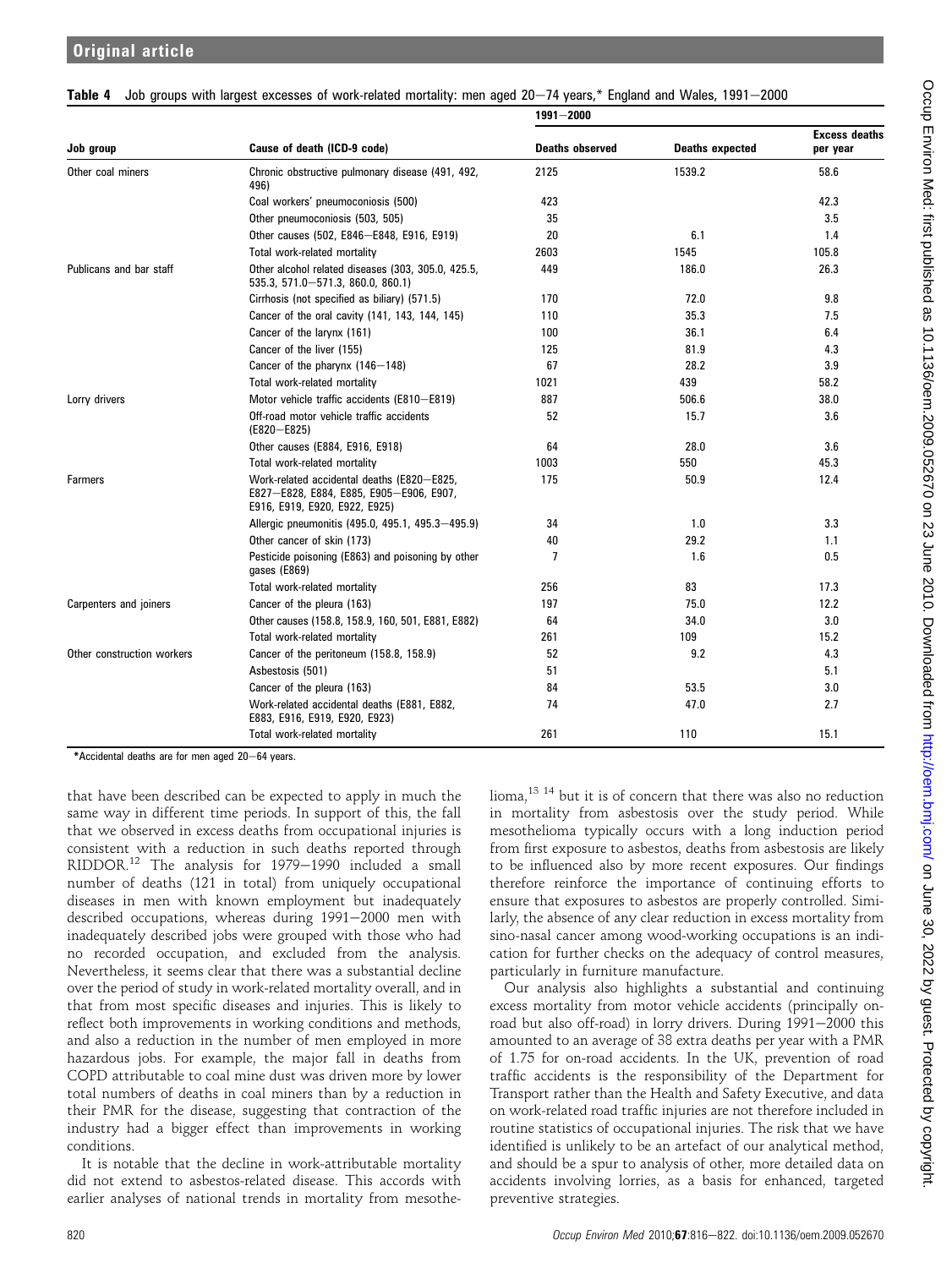Table 5 Job groups with largest excesses of work-related mortality as a proportion of total deaths from all causes: men aged 20-74 years, England and Wales,  $1991 - 2000$ 

| Job group                                                   | <b>Number of deaths</b><br>from all causes | Cause of death (ICD-9 code)                                                                                               | <b>Excess</b><br>deaths | <b>Excess deaths</b><br>per 1000 deaths<br>from all causes |
|-------------------------------------------------------------|--------------------------------------------|---------------------------------------------------------------------------------------------------------------------------|-------------------------|------------------------------------------------------------|
| Publicans and bar staff                                     | 12446                                      | Other alcohol-related diseases (303, 305.0, 425.5,<br>535.3, 571.1-571.3, E860.0, E860.1)                                 | 263                     | 21.1                                                       |
|                                                             |                                            | Cirrhosis (not specified as biliary) (571.5)                                                                              | 98                      | 7.9                                                        |
|                                                             |                                            | Cancer of the oral cavity (141, 143, 144, 145)                                                                            | 75                      | 6.0                                                        |
|                                                             |                                            | Cancer of the larynx (161)                                                                                                | 64                      | 5.1                                                        |
|                                                             |                                            | Cancer of the liver (155)                                                                                                 | 43                      | 3.5                                                        |
|                                                             |                                            | Cancer of the pharynx $(146-148)$                                                                                         | 39                      | 3.1                                                        |
|                                                             |                                            | Total work-related mortality                                                                                              | 582                     | 46.7                                                       |
| Other coal miners                                           | 24621                                      | Chronic obstructive pulmonary disease (491, 492,<br>496)                                                                  | 586                     | 23.8                                                       |
|                                                             |                                            | Coal workers' pneumoconiosis (500)                                                                                        | 423                     | 17.2                                                       |
|                                                             |                                            |                                                                                                                           | 35                      | 1.4                                                        |
|                                                             |                                            | Other pneumoconiosis (503, 505)<br>Other work-related causes (502, E846-E848,<br>E916, E919)                              | 14                      | 0.6                                                        |
|                                                             |                                            | Total work-related mortality                                                                                              | 1058                    | 43.0                                                       |
| Aircraft flight deck officers                               | 814                                        | Air transport accidents (E840–E845)                                                                                       | 33                      | 40.1                                                       |
|                                                             |                                            |                                                                                                                           |                         |                                                            |
| Steel erectors                                              | 3675                                       | Cancer of the bronchus (162)<br>Other work-related causes (158.8, 158.9, 163,<br>501, E881, E882, E884, E888, E916, E919) | 106<br>34               | 28.8<br>9.1                                                |
|                                                             |                                            | Total work-related mortality                                                                                              | 139                     | 37.9                                                       |
| Fire service personnel                                      | 2643                                       | Cancer of the bronchus (162)                                                                                              | 60                      | 22.7                                                       |
|                                                             |                                            | Motor vehicle traffic accidents (E810–E819)                                                                               | 25                      | 9.5                                                        |
|                                                             |                                            | Other work-related causes (163, E890-E899)                                                                                | 8                       | 3.0                                                        |
|                                                             |                                            |                                                                                                                           | 93                      | 35.3                                                       |
|                                                             |                                            | Total work-related mortality                                                                                              |                         |                                                            |
| Metal plate workers                                         | 4120                                       | Cancer of the bronchus (162)                                                                                              | 61                      | 14.8                                                       |
|                                                             |                                            | Cancer of the pleura (163)                                                                                                | 30                      | 7.3                                                        |
|                                                             |                                            | Other work-related causes (158.8, 158.9, 501)                                                                             | 15                      | 3.6                                                        |
| Shotblasters                                                | 389                                        | Total work-related mortality<br>Chronic bronchitis and emphysema (491, 492,<br>496)                                       | 106<br>9                | 25.7<br>22.4                                               |
|                                                             |                                            |                                                                                                                           | 1                       | 2.5                                                        |
|                                                             |                                            | Injury by being caught between objects (E918)                                                                             | 10                      | 25.0                                                       |
|                                                             |                                            | Total work-related mortality                                                                                              |                         |                                                            |
| Managers in construction                                    | 5578                                       | Cancer of the bronchus (162)                                                                                              | 112                     | 20.0                                                       |
|                                                             |                                            | Other work-related causes (158.8, 158.9, 163)                                                                             | 16                      | 2.9                                                        |
|                                                             |                                            | Total work-related mortality                                                                                              | 128                     | 22.9                                                       |
| Face trained coalmining workers, shotfirers and<br>deputies | 3275                                       | Chronic bronchitis and emphysema (491, 492,<br>496)                                                                       | 32                      | 9.8                                                        |
|                                                             |                                            | Coal workers' pneumoconiosis (500)                                                                                        | 28                      | 8.5                                                        |
|                                                             |                                            | Other work-related causes (503, 505, E916, E918,<br>E919)                                                                 | 6                       | 1.9                                                        |
|                                                             |                                            | Total work-related mortality                                                                                              | 66                      | 20.3                                                       |
| Fishing and related workers                                 | 1284                                       | Water transport accidents (E830—E838)                                                                                     | 25                      | 19.1                                                       |
| Metal polishers                                             | 970                                        | Chronic bronchitis and emphysema (491, 492,<br>496)                                                                       | 18                      | 18.4                                                       |
| Moulders and coremakers (metal)                             | 2198                                       | Chronic bronchitis and emphysema (491, 492,<br>496)                                                                       | 37                      | 16.9                                                       |
|                                                             |                                            | Other work-related causes (481-483, 486, 503,<br>505)                                                                     | 3                       | 1.4                                                        |
|                                                             |                                            | Total work-related mortality                                                                                              | 40                      | 18.3                                                       |
| Vehicle body builders                                       | 1305                                       | Cancer of the pleura (163)                                                                                                | 15                      | 11.2                                                       |
|                                                             |                                            | Other work-related causes (158.8, 158.9, 501)                                                                             | 9                       | 6.6                                                        |
|                                                             |                                            | Total work-related mortality                                                                                              | 23                      | 17.8                                                       |
| Synthetic fibre makers                                      | 204                                        | Asthma (493)                                                                                                              | 3                       | 17.0                                                       |
| Mine (excluding coal) and quarry workers                    | 1658                                       | Silicosis (502)                                                                                                           | 13                      | 7.8                                                        |
|                                                             |                                            | Other lung disorders (010-018, 137, 503, 505)                                                                             | 7                       | 4.2                                                        |
|                                                             |                                            | Work-related accidental deaths (E820-E825, E916,<br>E918, E919)                                                           | 7                       | 4.2                                                        |
|                                                             |                                            | Total work-related mortality                                                                                              | 27                      | 16.2                                                       |

Notable also is the high absolute risk of work-related death in certain occupations. In particular, during 1991-2000, excess mortality from COPD, pneumoconiosis and other work-related causes accounted for 4.3% of deaths at ages 20-74 years in 'other

coal miners', while 4% of deaths among aircraft flight deck officers were from air traffic accidents. The risks of respiratory disease associated with coal mining are decreasing and this can be expected to continue as a consequence of better control of